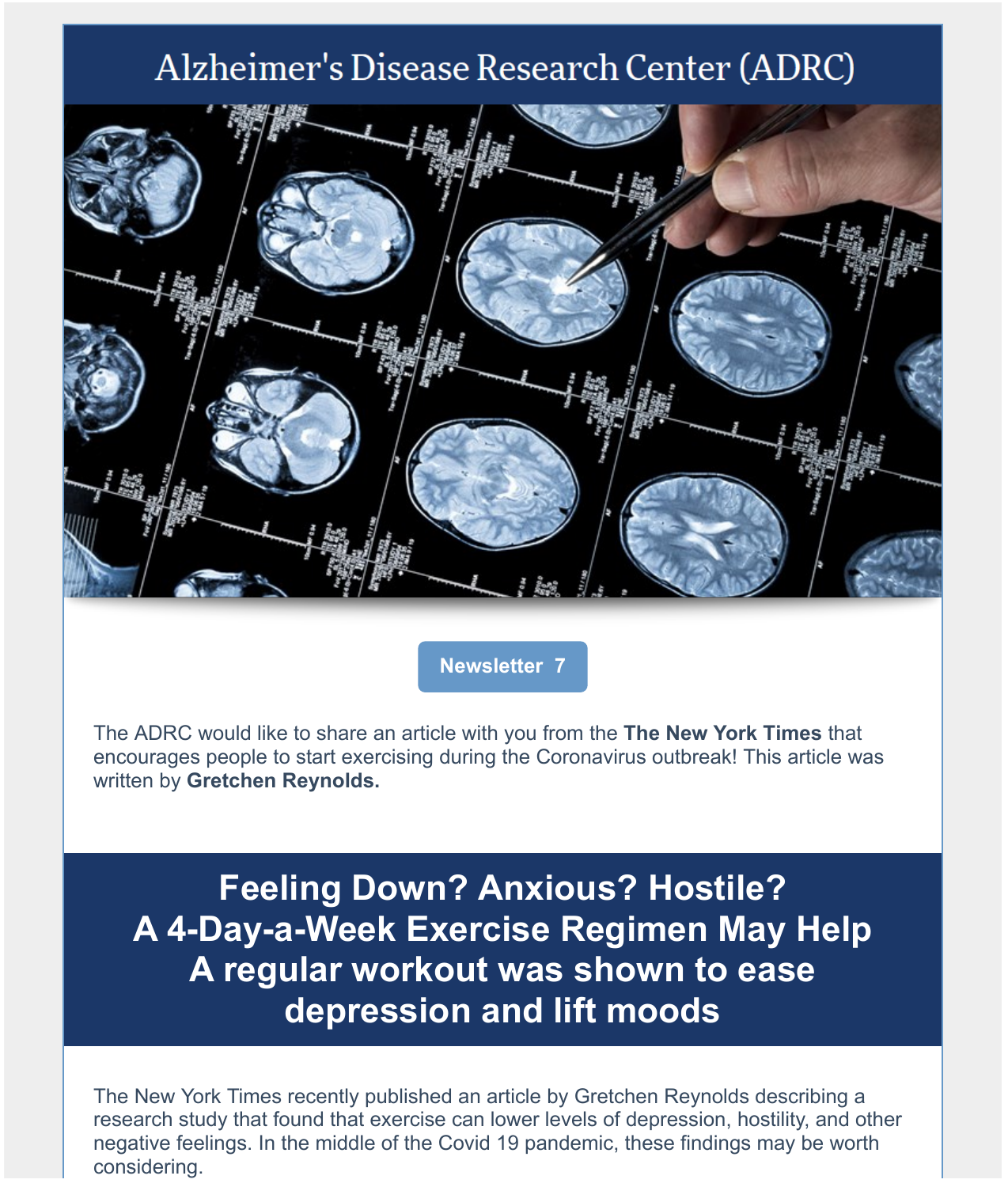The study, by researchers at Columbia University Medical Center in New York City and published in Health Psychology, looked at 119 healthy, but sedentary, adults in their 20s, 30s, and 40s. The study purpose was to determine if people in generally good mental health (no history of depression, anxiety or other mood disorders) could become even better adjusted and happier if they started to exercise.

Participants answered questions designed to measure their levels of depression, anxiety, hostility and anger. They were divided into 2 groups: a control group that continued their normal lives and an intervention group that began exercising 4 times a week at the lab for 3 months. The exercise group walked, jogged or rode a stationary bicycle for about 35 minutes at a pace that left them somewhat breathless (roughly 70- 80 percent of their maximum heart rate).

The groups answered the same questions at the end of the study period. Their baseline scores showed them to be well-adjusted and happy with low scores on anxiety. At the end of the study, the exercise group's scores were even better, particularly for depression and hostility, less so for anxiety and anger (the research team thought this may be because they had such low levels to begin with). Of particular interest, the differences appeared to be reasonably well maintained one month after the trial even though both groups were not exercising.

The take home message is to try to get some regular exercise during the pandemic. You can go for a walk, ride a bicycle (inside or outside), jog, or put on your favorite music and dance (while, of course, maintaining social distancing)! There are also on-line classes on yoga, strength training, or a range of other activities. The American College of Sports Medicine recommends exercising 30 minutes a day at least 5 days a week to equal 150 minutes a week.

For the full article from the NYT:

https://www.nytimes.com/2020/04/08/well/move/coronavirus-exercise-depression-anxietymood.htmlalgo=identity&fellback=false&imp\_id=34222255&imp\_id=392439312&action=cli ck&module=Science%20%20Technology&pgtype=Homepage

American College of Sports Medicine information: https://www.acsm.org/acsm-positions-policy

#### **Some exercise suggestions include:**

Take a walk and enjoy nature Go jogging Ride a bicycle (on road, off road or stationary) Dancing (put your favorite music on and dance) On-line there are free -yoga classes, strength classes, circuit classes The American College of Sports medicine recommends that you get at least 30 minutes of exercise on 5 days per week to total 150 minutes of exercise per week.

For more information you can contact:

The CDC website is an excellent source of reliable information: https://www.cdc.gov/coronavirus/2019-ncov/index.html Local Health Department Numbers can be found here https://www.cdc.gov/coronavirus/2019-ncov/downloads/Phone-Numbers\_State-and-Local-Health-Departments.pdf